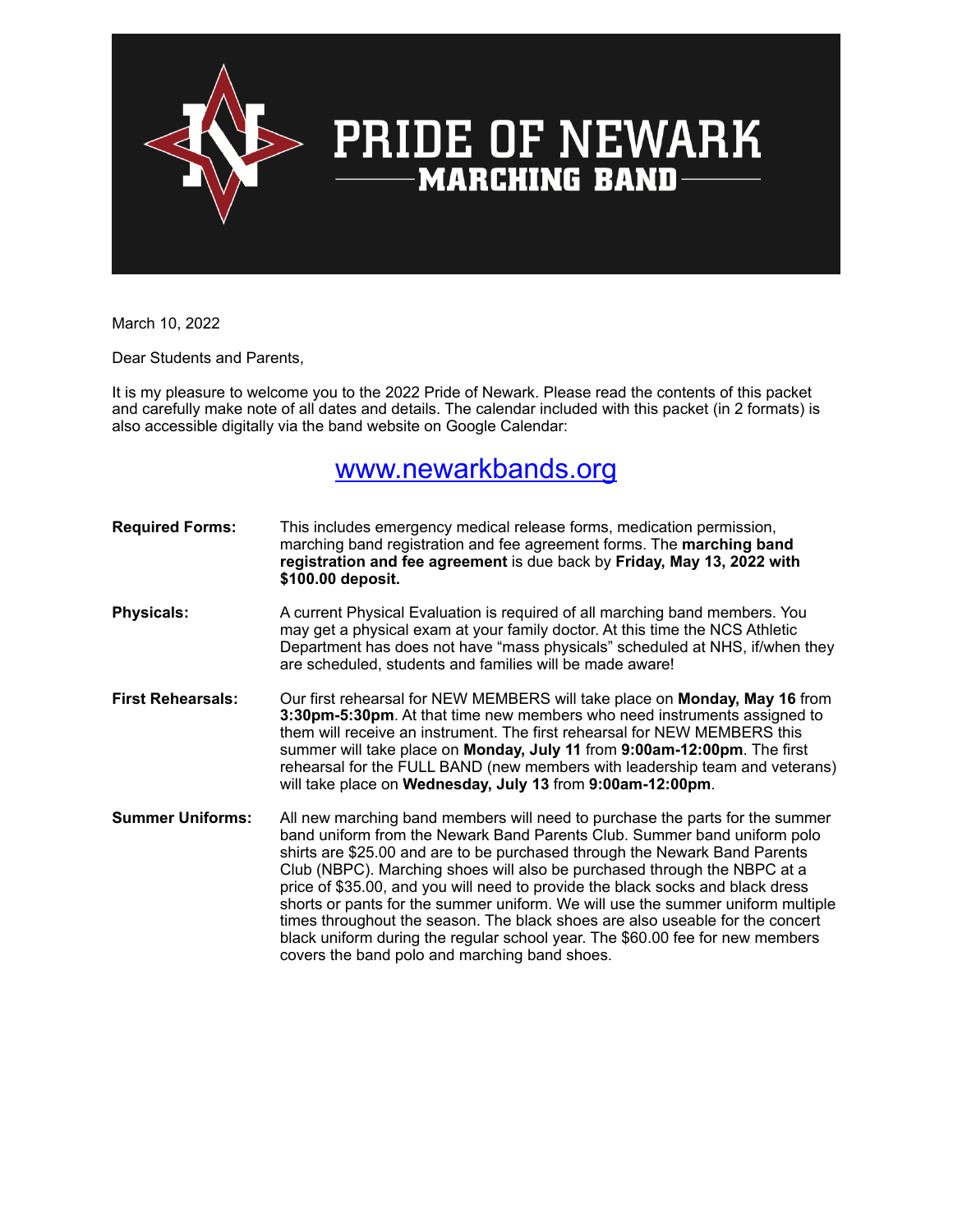

## **PRIDE OF NEWARK**<br>—— MARCHING BAND

#### **Uniform Fittings:** Uniforms must be adjusted year-to-year for the constantly growing teenager. New members and returning members will be fit for a uniform on a date and time to be determined this spring. **Pre-Camp:** Pre-Camp rehearsals will be **July 13, 14, 19, 20, 21** from **9:00am-12:00pm**. These rehearsals will give students a head start on music for the season, review marching fundamentals, and help prepare students for a successful week of band camp. **Band Camp: ALL REHEARSALS ARE REQUIRED, but** *Band Camp rehearsals are of the utmost priority for student participation in marching band.* Band camp takes place on **July 25, 26, 27, 28 from 8:00am to 9:00pm. On July 29, Band Camp is from 8:00am to 1:00pm.** Please see the detailed information about band camp included in this packet. **Band Fees:** Band fees covers costs ranging from uniform upkeep, copyright clearance, transportation, additional instruction, band camp meals, musical arrangements, drill designs, summer uniform polo, and numerous other costs associated with marching band. The fee agreement form is due **Friday, May 13th WITH \$100.00 deposit.**

Please do not hesitate to contact me with questions. I'm looking forward to seeing our new members at our first rehearsal on Monday, May 16th at 3:30pm.

With pride,

Lee Auer, Director of Bands Newark High School LAuer@NewarkSchools.us 740-670-7441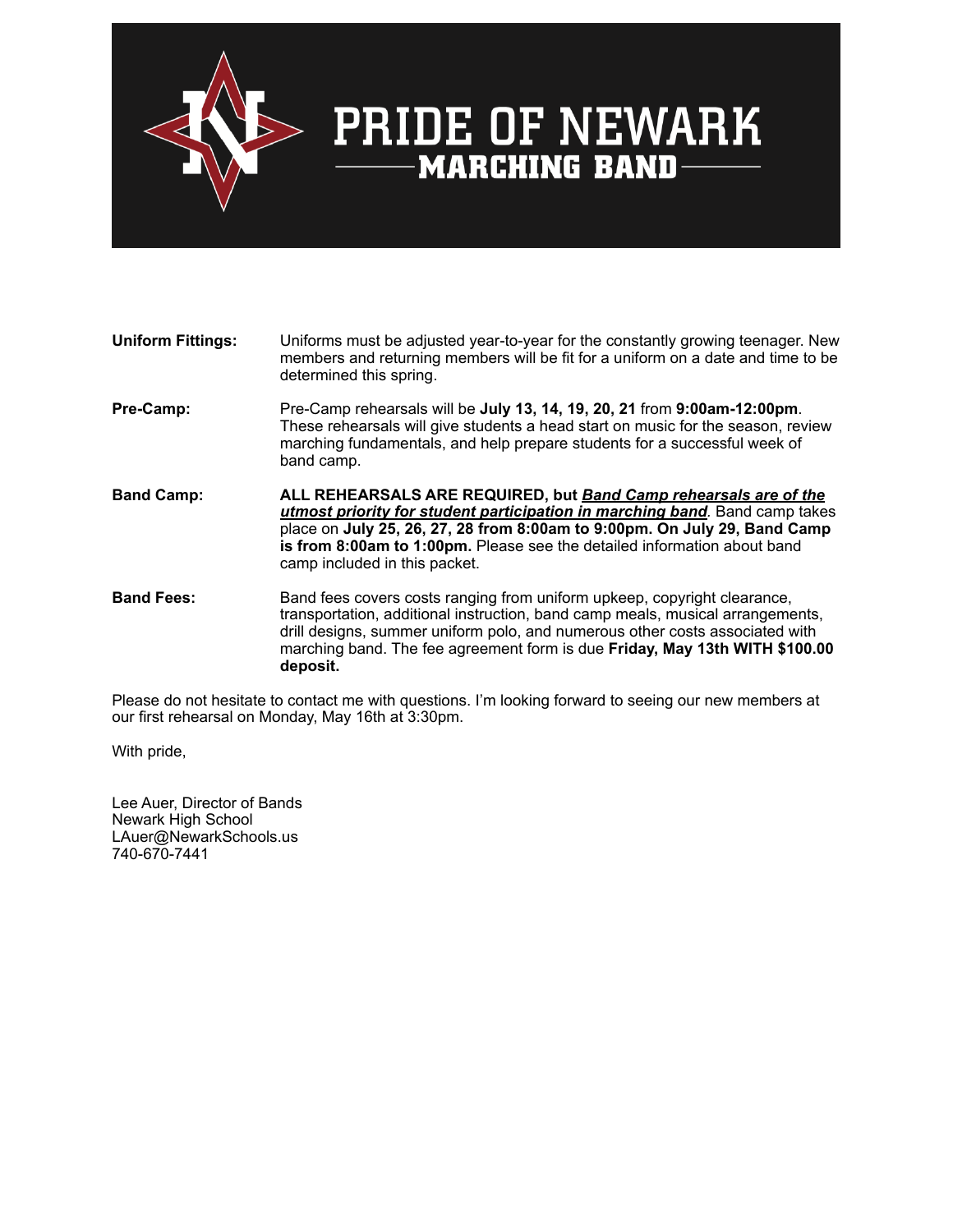### **Form Checklist**

| <b>Student Name:</b> | Date: |  |
|----------------------|-------|--|
|                      |       |  |

The following forms are due Friday, May 13, 2022:

- □ Fee Agreement form and Registration with \$100.00 deposit
- □ Newark City Schools Authorization for Medication. This is only necessary for students that require medication. This form also authorizes school employees to properly administer approved medications. **Parent and prescriber signatures required.** *If a medication is not approved we CANNOT administer it!*

The following form is due Wednesday, July 13, 2022 (the first full band summer rehearsal):

□ Ohio High School Athletic Association Pre-Participation Physical Evaluation Form. **Parent and physician signature required.**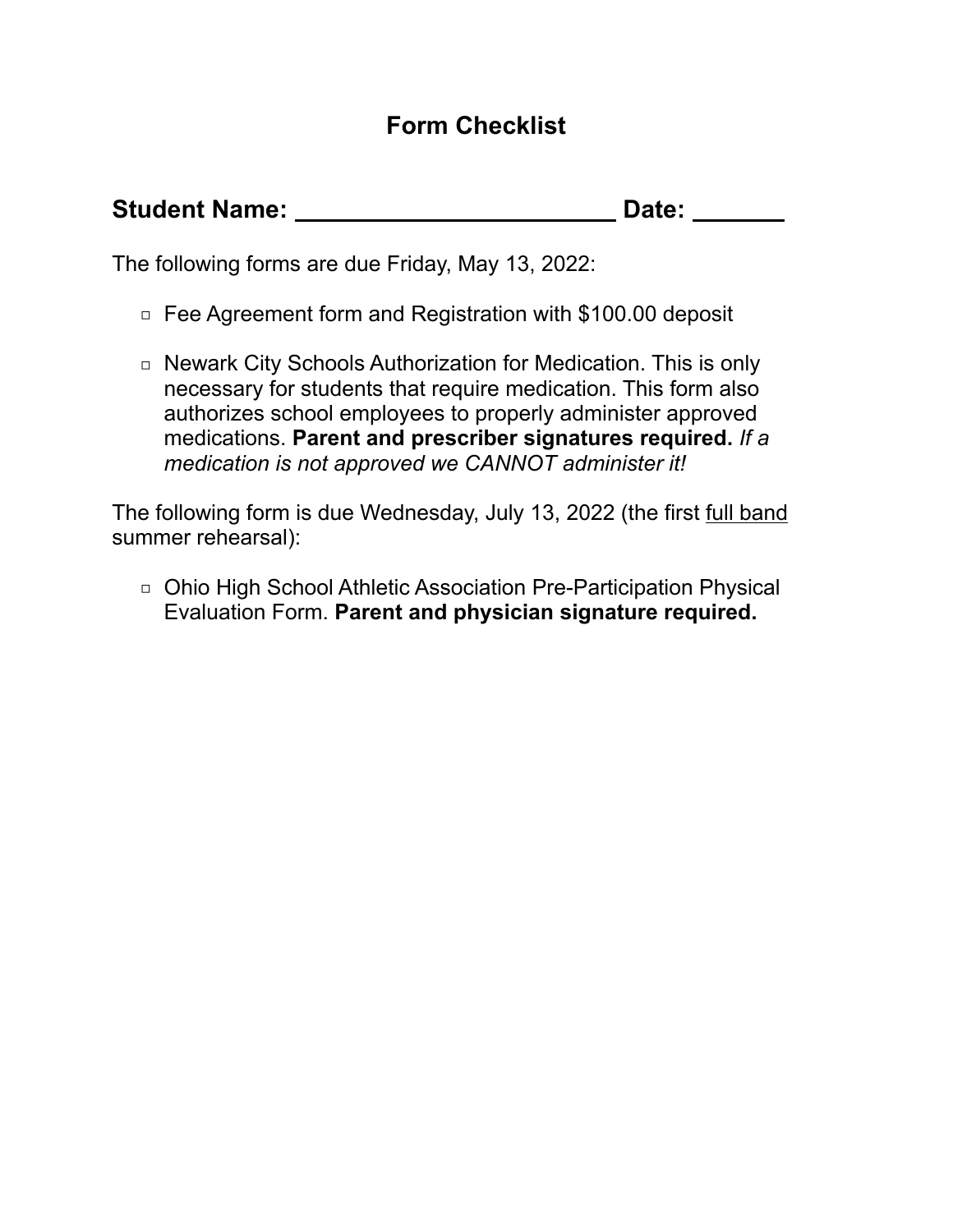

# **PRIDE OF NEWARK**<br><u>----- MARCHING BAND</u>

## **Band Camp 2022**

- **Dates:** Monday, July 25 through Friday, July 29<br>8:00am to 9:00pm
- **Location:** Newark High School 314 Granville Street Newark, Ohio 43055
- **Purpose:** The most important week of the marching band season is **band camp**. During this week we will focus on refining fundamental marching skills, learning field drill, and rehearsing/memorizing music for the upcoming marching season.
- **Daily Schedule:** 8:00am Stretch/Fundamentals
	- 9:00am Drill rehearsal
	- 12:00pm Break for lunch
	- 1:00pm Full Band indoor music rehearsal
	- 2:00pm Sectionals
	- 3:30pm WW/Brass/Percussion Large Sectionals
	- 4:00pm Full Band indoor music rehearsal
	- 4:30pm Break for dinner
	- 5:30pm Drill rehearsal
	- 9:00pm Dismissal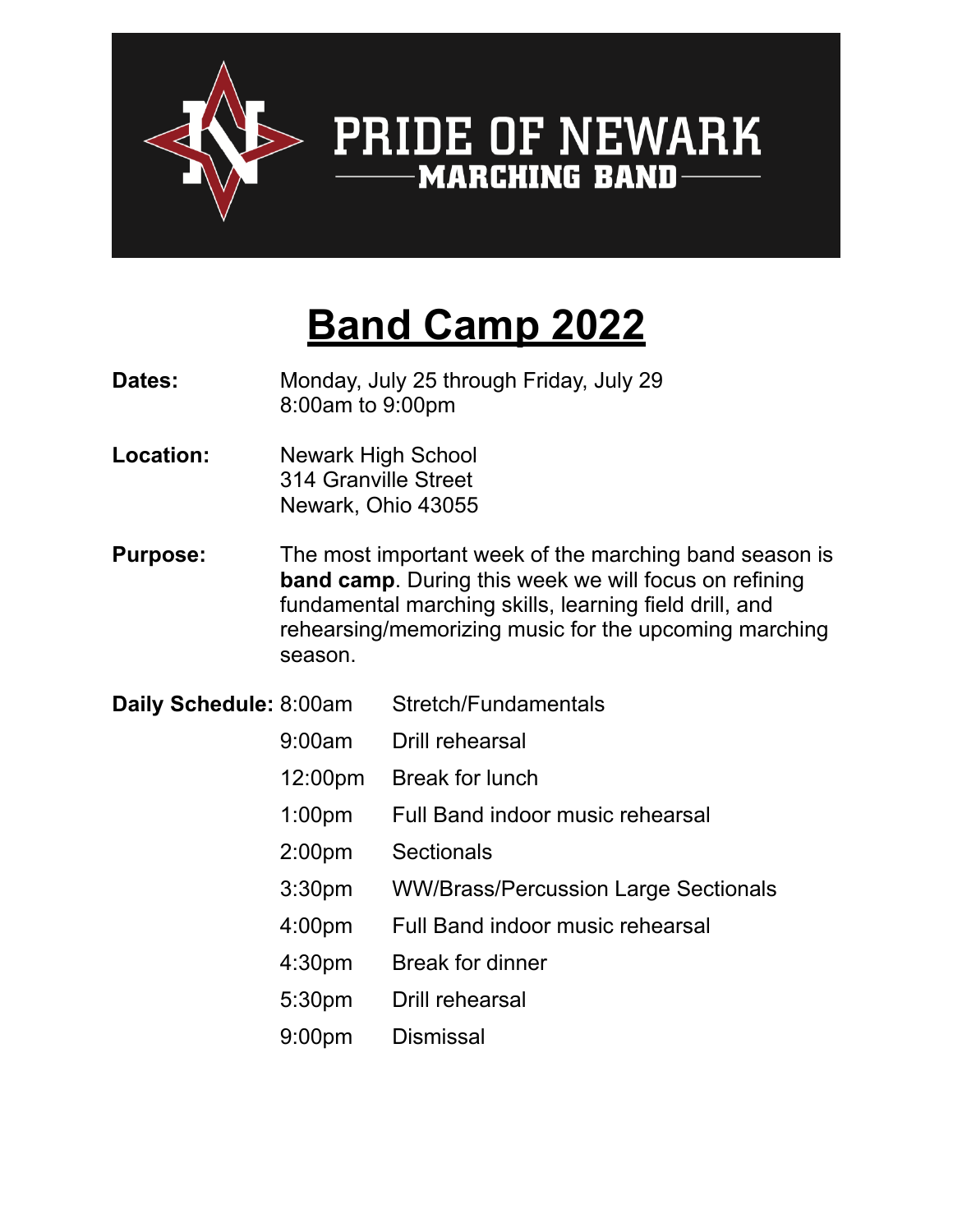### **GENERAL RULES FOR BAND CAMP**

- 1. All members will abide by the Newark High School Student Code of Conduct and subsequent consequences at all times.
- 2. All marching band students must attend band camp in its entirety in order to be assigned a regular marching position. Students who do not attend camp will be assigned an alternate position. If a spot opens during the season, alternates will be permitted to perform once they have sufficiently learned the music and drill.
- 3. Use or possession of any controlled substance ("vape" devices, cigarettes, alcohol, nonprescription drugs, etc.) is strictly prohibited and will result in IMMEDIATE REMOVAL FROM BAND. Parents will be called and asked to pick up their child. School administration will be notified and serious school disciplinary action may be taken.
- 4. Use of profanity will not be permitted at any time. Consequences will be at the discretion of the director and may result in school disciplinary action.
- 5. Students are expected to use polite, respectful behavior at all times. Insubordination will not be tolerated. Students are to show respect and common courtesy to directors, adult supervisors, and peers at all times. Consequences will be at the discretion of the director and may result in school disciplinary action.
- 6. Ohio Revised Code prohibits harassment, personal degradation, hazing or initiation of any kind. Consequences will be at the discretion of the director and may result in school disciplinary action.
- 7. All students are expected to wear athletic shoes and socks for all marching rehearsals. Sandals, flip-flops, etc. are not permitted. All undergarments must be completely covered at all times. Bathing suit tops and sports bras may not be worn without a t-shirt. No bare midriffs. Gentlemen must wear a shirt in rehearsal at all times. In hot weather, light-colored clothing will be required. Jeans are NOT rehearsal attire. Dark-colored clothing is extremely discouraged.
- 8. No bare feet! Shoes must be worn at all times during camp whether we are inside or outside.
- 9. Students are responsible for cleaning up after themselves and leaving all areas cleaner than they were found.
- 10. Band camp is a closed activity. Visitors are at the discretion of the director.
- 11. All members are expected to participate in all band camp activities.
- 12. Cell phones may only be used at free time and never during any organized band activity. Consequences will result in confiscation of the phone for the remainder of the day. Repeated offenses may result in loss of privileges.